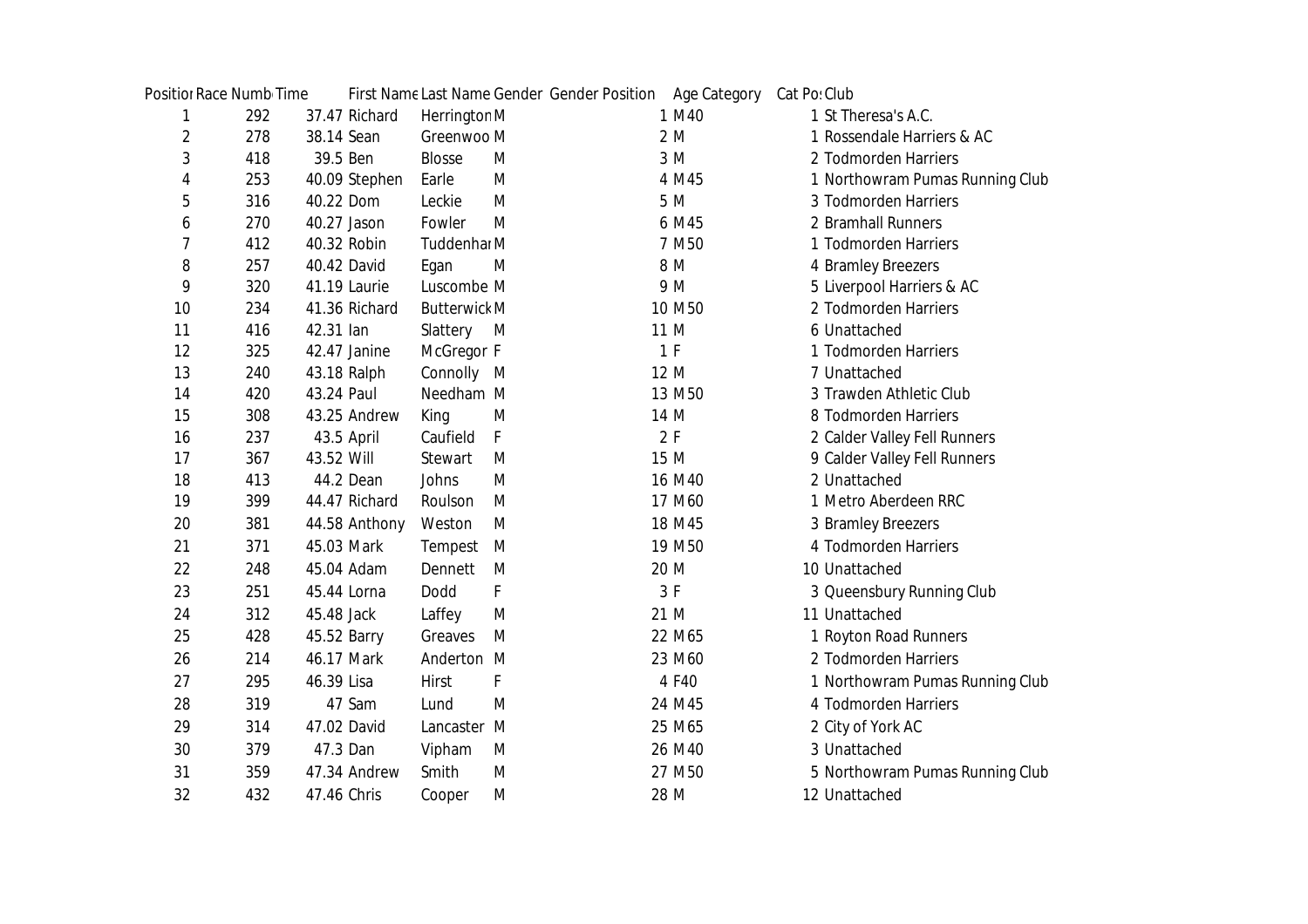| 33 | 229 | 48.07 Simon            | <b>Brady</b>    | M |      | 29 M55 | 1 Queensbury Running Club            |
|----|-----|------------------------|-----------------|---|------|--------|--------------------------------------|
| 34 | 403 | 48.2 Chris             | <b>Myers</b>    | M |      | 30 M45 | 5 Unattached                         |
| 35 | 411 | 48.42 Joe              | McWilliam M     |   | 31 M |        | 13 Unattached                        |
| 36 | 303 | 48.57 Simon            | Jump            | M |      | 32 M50 | 6 Saddleworth Runners Club           |
| 37 | 242 | 48.58 Jonathan         | <b>Brearley</b> | M | 33 M |        | 14 Northowram Pumas Running Club     |
| 38 | 215 | 49.02 Leon             | Aston           | M |      | 34 M40 | 4 Unattached                         |
| 39 | 433 | 49.03 Jonathan Lupton  |                 | M |      | 35 M40 | 5 Rochdale Harriers & AC             |
| 40 | 405 | 49.07 David            | Howard          | M |      | 36 M65 | 3 Trawden Athletic Club              |
| 41 | 372 | 49.35 Sarah            | Thorne          | F | 5F   |        | 4 York Knavesmire Harriers           |
| 42 | 436 | 49.42 Sean             | Lindsay         | M |      | 37 M50 | 7 Todmorden Harriers                 |
| 43 | 414 | 49.53 Tom              | Thornycrol M    |   | 38 M |        | 15 Unattached                        |
| 44 | 219 | 50 Carl                | <b>Barker</b>   | M |      | 39 M45 | 6 Unattached                         |
| 45 | 275 | 50.09 Ben              | Golding-Sr M    |   |      | 40 M40 | 6 Stainland Lions Running Club       |
| 46 | 400 | 50.22 Stacey           | Cleal           | F |      | 6 F50  | 1 Queensbury Running Club            |
| 47 | 346 | 50.38 Alan             | Pickard         | M |      | 41 M60 | 3 Northowram Pumas Running Club      |
| 48 | 355 | 50.53 Andy             | Schofield       | M |      | 42 M50 | 8 Royton Road Runners                |
| 49 | 273 | 50.58 Louise           | Geldart         | F | 7 F  |        | 5 Todmorden Harriers                 |
| 50 | 406 | 51.1 Robert            | Mager           | M |      | 43 M40 | 7 Trawden Athletic Club              |
| 51 | 402 | 51.16 Richard          | Corney          | M |      | 44 M55 | 2 Halifax Harriers & AC              |
| 52 | 383 | 51.26 Phil             | Wilcoxon M      |   |      | 45 M60 | 4 Belle Vue Racers                   |
| 53 | 395 | 51.29 Neil             | Fairburn        | M |      | 46 M55 | 3 Baildon Runners                    |
| 54 | 417 | 51.35 Nathan           | Pollard         | M |      | 47 M40 | 8 Unattached                         |
| 55 | 305 | 51.4 Lisa              | Kempster F      |   |      | 8 F45  | 1 Lonely Goat RC                     |
| 56 | 326 | 51.49 Andrew           | Mellor          | M |      | 48 M40 | 9 Northowram Pumas Running Club      |
| 57 | 423 | 51.5 lan               | McLachlan M     |   |      | 49 M55 | 4 Todmorden Harriers                 |
| 58 | 327 | 52.01 Francesca Miller |                 | F | 9 F  |        | 6 Unattached                         |
| 59 | 397 | 52.06 Michelle         | Rogerson F      |   |      | 10 F45 | 2 Stainland Lions Running Club       |
| 60 | 393 | 52.16 Martin           | <b>Brady</b>    | M |      | 50 M60 | 5 Clayton-Le-Moors Harriers          |
| 61 | 332 | 52.24 Suzanne          | Noon            | F |      | 11 F40 | 2 Bingley Harriers & AC              |
| 62 | 396 | 53.01 Fiona            | Jex             | F |      | 12 F50 | 2 Baildon Runners                    |
| 63 | 276 | 53.06 Mathew           | Gray            | M |      | 51 M40 | 10 Unattached                        |
| 64 | 364 | 53.07 Dan              | Stanley         | M | 52 M |        | 16 Drighlington Dynamos Running Club |
| 65 | 349 | 53.16 Johnny           | Powell          | M |      | 53 M40 | 11 Unattached                        |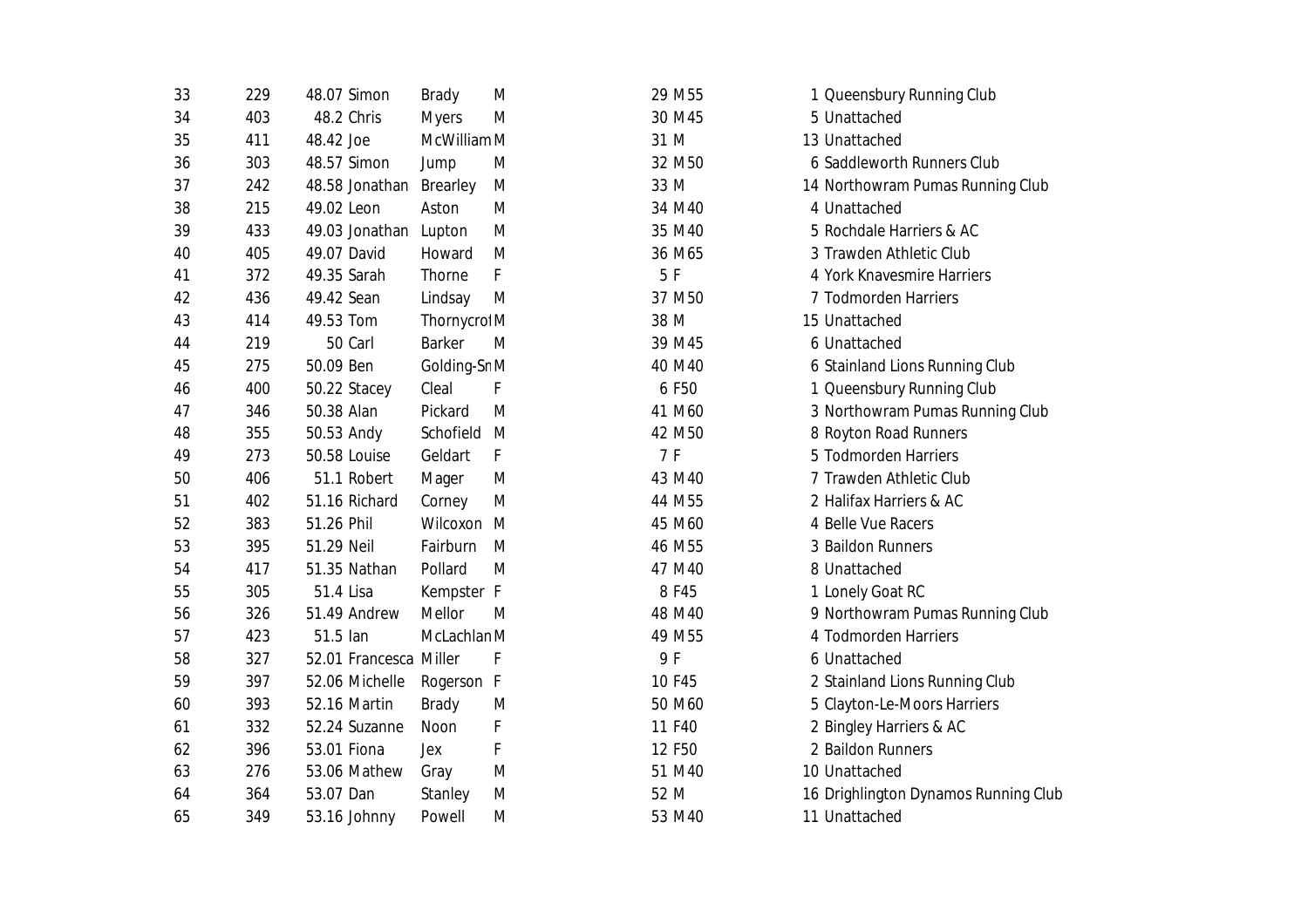| 66 | 426 | 53.22 Stuart  | <b>Brady</b>           | M | 54 M45             | 7 Unattached                     |
|----|-----|---------------|------------------------|---|--------------------|----------------------------------|
| 67 | 255 | 53.27 Anna    | Eastwood-F             |   | 13 F               | 7 Dewsbury Road Runners          |
| 68 | 254 | 53.7 Sam      | Eastwood M             |   | 55 M40             | 12 Unattached                    |
| 69 | 390 | 53.52 Paul    | Woolley                | M | 56 M50             | 9 Unattached                     |
| 70 | 398 | 54.06 lan     | <b>Hoskins</b>         | M | 57 M55             | 5 Stainland Lions Running Club   |
| 71 | 421 | 54.23 Toby    | Leckie                 | M | 58 M               | 17 Todmorden Harriers            |
| 72 | 230 | 54.56 Stephen | <b>Brook</b>           | M | 59 M75             | 1 Queensbury Running Club        |
| 73 | 435 | 55.01 Phil    | Hodgson                | M | 60 M65             | 4 Todmorden Harriers             |
| 74 | 365 | 55.03 Mike    | Stanley                | M | 61 M               | 18 Unattached                    |
| 75 | 310 | 55.05 Jodie   | <b>Knowles</b>         | F | 14 F               | 8 Northowram Pumas Running Club  |
| 76 | 264 | 55.08 Paul    | Fearon                 | M | 62 M               | 19 Todmorden Harriers            |
| 77 | 246 | 55.17 Steven  | Davidson               | M | 63 M45             | 8 Unattached                     |
| 78 | 315 | 55.17 Simon   | Lea                    | M | 64 M55             | 6 Unattached                     |
| 79 | 318 | 55.21 Will    | Lenton                 | M | 65 M40             | 13 Unattached                    |
| 80 | 369 | 55.25 David   | Stockwell M            |   | 66 M               | 20 Northowram Pumas Running Club |
| 81 | 216 | 55.27 Joanne  | Aston                  | F | 15 F50             | 3 Unattached                     |
| 82 | 266 | 55.28 Peat    | <b>Fitzpatrick M</b>   |   | 67 M55             | 7 Todmorden Harriers             |
| 83 | 250 | 55.31 Keith   | <b>Dimelow</b>         | M | 68 M50             | 10 Unattached                    |
| 84 | 282 | 55.49 Sally   | Harding                | F | 16 F55             | 1 Unattached                     |
| 85 | 263 | 56 David      | Fearn                  | M | 69 M55             | 8 Unattached                     |
| 86 | 218 | 56.2 Raymond  | <b>Banks</b>           | M | 70 M65             | 5 Unattached                     |
| 87 | 340 | 56.22 Lucy    | Owens                  | F | 17 F45             | 3 Stockton Striders AC           |
| 88 | 287 | 56.46 Amy     | Harrison               | F | 18 F               | 9 Unattached                     |
| 89 | 313 | 56.59 Andy    | Lamb                   | M | 71 M <sub>55</sub> | 9 Trawden Athletic Club          |
| 90 | 408 | 57.19 Steve   | Laf-sometl M           |   | 72 M60             | 6 Unattached                     |
| 91 | 409 | 57.25 Karen   | Taylor                 | F | 19 F60             | 1 Rossendale Harriers & AC       |
| 92 | 407 | 57.41 Andrew  | Bibby                  | M | 73 M65             | 6 Todmorden Harriers             |
| 93 | 247 | 57.43 Iona    | Davidson F             |   | 20 F               | 10 Unattached                    |
| 94 | 222 | 57.52 John    | Bassinder M            |   | 74 M65             | 7 Stainland Lions Running Club   |
| 95 | 351 | 58.03 James   | <b>Richardsor M</b>    |   | 75 M45             | 9 Todmorden Harriers             |
| 96 | 235 | 58.23 Nicola  | Charalamb <sub>F</sub> |   | 21 F               | 11 Unattached                    |
| 97 | 419 | 58.29 Debra   | Leah                   | F | 22 F50             | 4 Trawden Athletic Club          |
| 98 | 252 | 58.31 Kate    | Downes                 | F | 23 F               | 12 Unattached                    |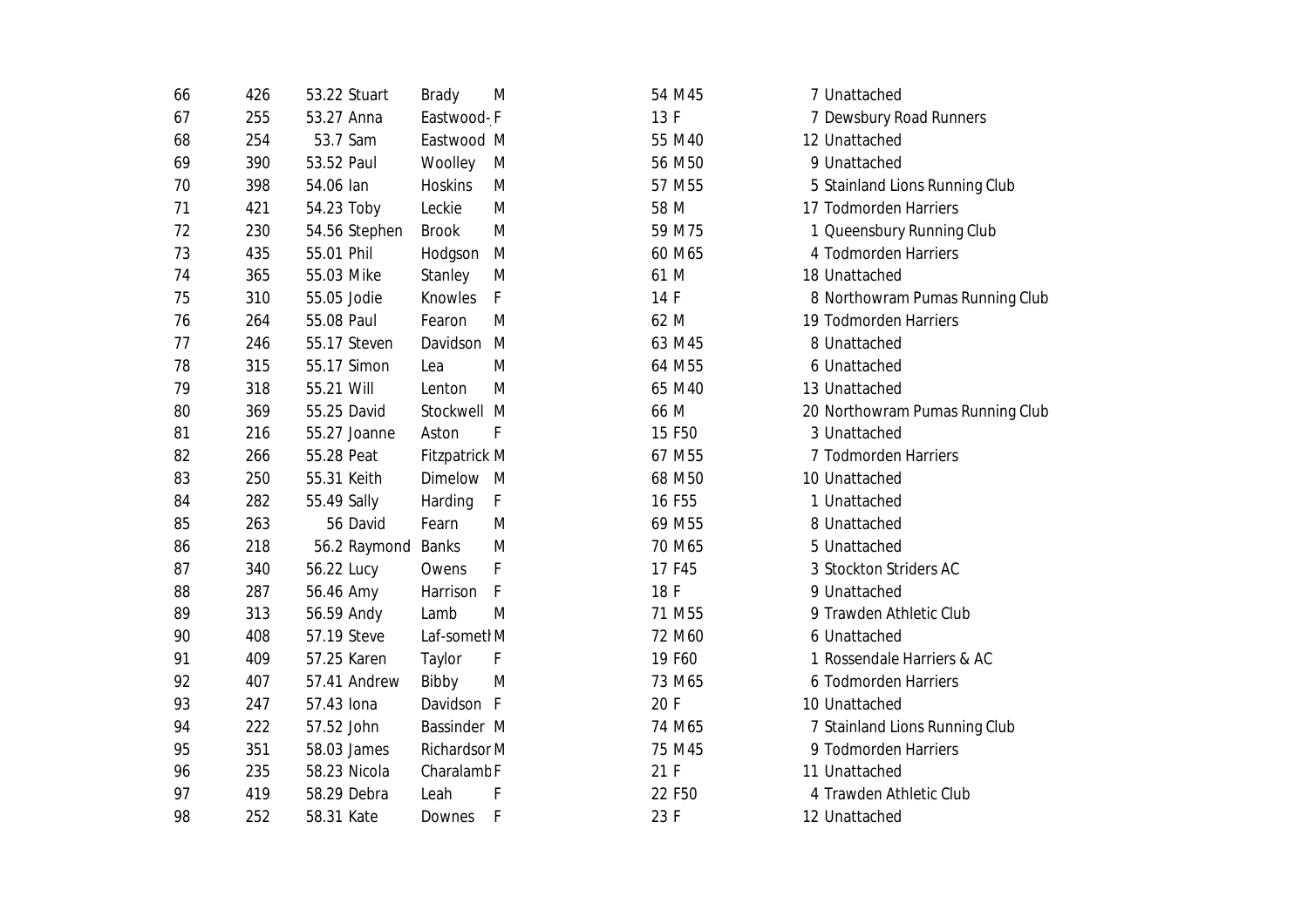| 99  | 317 | 58.34 Paul             | Leeming                | M    | 76 M40  | 14 Unattached                    |
|-----|-----|------------------------|------------------------|------|---------|----------------------------------|
| 100 | 354 | 58.35 Tim              | Sayer                  | M    | 77 M50  | 11 Northowram Pumas Running Club |
| 101 | 284 | 58.36 Gareth           | Hardy                  | M    | 78 M    | 21 Unattached                    |
| 102 | 394 | 58.43 Claire           | Alger                  | F    | 24 F    | 13 Unattached                    |
| 103 | 357 | 58.46 Angela           | Skinner                | F    | 25 F40  | 3 Northowram Pumas Running Club  |
| 104 | 311 | 58.47 Jonathan         | Knowles                | M    | 79 M    | 22 Northowram Pumas Running Club |
| 105 | 430 | 58.53 Andrew           | Toft                   | M    | 80 M45  | 10 Unattached                    |
| 106 | 243 | 58.54 Leanda           | Cox                    | F    | 26 F    | 14 Northowram Pumas Running Club |
| 107 | 329 | 58.55 Dan              | Morrison M             |      | 81 M60  | 7 Unattached                     |
| 108 | 401 | 58.58 Sue              | Corney                 | F    | 27 F65  | 1 Halifax Harriers & AC          |
| 109 | 285 | 59.04 John             | <b>Harris</b>          | M    | 82 M40  | 15 None                          |
| 110 | 290 | 59.12 Susan            | Hawitt                 | F    | 28 F55  | 2 Lytham St Annes RR Club        |
| 111 | 297 | 59.21 Karen            | Holland                | F    | 29 F50  | 5 Unattached                     |
| 112 | 344 | 59.34 Rachael          | Peers                  | F    | 30 F    | 15 Marple Runners                |
| 113 | 427 | 59.36 Leoni            | <b>Brady</b>           | F    | 31 FU18 | 1 Todmorden Harriers             |
| 114 | 330 | 59.37 Sarah            | Nalborczył F           |      | 32 F    | 16 Unattached                    |
| 115 | 322 | 59.39 Neil             | Marsh                  | M    | 83 M45  | 11 Northowram Pumas Running Club |
| 116 | 392 | 59.4 Beverley          | Wright                 | F    | 33 F50  | 6 Todmorden Harriers             |
| 117 | 424 | 59.43 Lukesz           | Olizeswew <sub>M</sub> |      | 84 M    | 23 Unattached                    |
| 118 | 360 | 59.48 Robert           | Smith                  | M    | 85 M65  | 8 Trawden Athletic Club          |
| 119 | 225 | 59.53 Kevin            | <b>Betts</b>           | M    | 86 M45  | 12 Trawden Athletic Club         |
| 120 | 233 | 60.11 Kirsten          | <b>Burnett</b>         | F    | 34 F45  | 4 Lytham St Annes RR Club        |
| 121 | 378 | 60.31 Marc             | Vipham                 | M    | 87 M40  | 16 Unattached                    |
| 122 | 271 | 60.32 Suzanne          | Fretwell               | F    | 35 F45  | 5 Unattached                     |
| 123 | 350 | 60.37 Emilio           | Raccio                 | M    | 88 M60  | 8 Unattached                     |
| 124 | 309 | 60.39 Robert           | Kirk                   | M    | 89 M50  | 12 Unattached                    |
| 125 | 302 | 60.4 Jilly             | <b>Jilly WalstoF</b>   |      | 36 F45  | 6 Vegan Runners UK               |
| 126 | 386 | 60.41 Sarah            | Williams               | $-F$ | 37 F40  | 4 Unattached                     |
| 127 | 299 | 60.51 Callium          | Huggon                 | M    | 90 M    | 24 Northowram Pumas Running Club |
| 128 | 382 | 61.21 Lindsay          | Whitham F              |      | 38 F40  | 5 Trawden Athletic Club          |
| 129 | 262 | 61.29 Ruth             | Fearn                  | F    | 39 F55  | 3 Unattached                     |
| 130 | 267 | 61.38 lan              | Floyd                  | M    | 91 M60  | 9 Unattached                     |
| 131 | 391 | 61.43 Catherine Wright |                        | F    | 40 F45  | 7 Unattached                     |
|     |     |                        |                        |      |         |                                  |

| 14 Unattached                    |
|----------------------------------|
| 11 Northowram Pumas Running Club |
| 21 Unattached                    |
| 13 Unattached                    |
| 3 Northowram Pumas Running Club  |
| 22 Northowram Pumas Running Club |
| 10 Unattached                    |
| 14 Northowram Pumas Running Club |
| 7 Unattached                     |
| 1 Halifax Harriers & AC          |
| 15 None                          |
| 2 Lytham St Annes RR Club        |
| 5 Unattached                     |
| 15 Marple Runners                |
| 1 Todmorden Harriers             |
| 16 Unattached                    |
| 11 Northowram Pumas Running Club |
| 6 Todmorden Harriers             |
| 23 Unattached                    |
| 8 Trawden Athletic Club          |
| 12 Trawden Athletic Club         |
| 4 Lytham St Annes RR Club        |
| 16 Unattached                    |
| 5 Unattached                     |
| 8 Unattached                     |
| 12 Unattached                    |
| 6 Vegan Runners UK               |
| 4 Unattached                     |
| 24 Northowram Pumas Running Club |
| 5 Trawden Athletic Club          |
| 3 Unattached                     |
| 9 Unattached                     |
| 7 Unattached                     |
|                                  |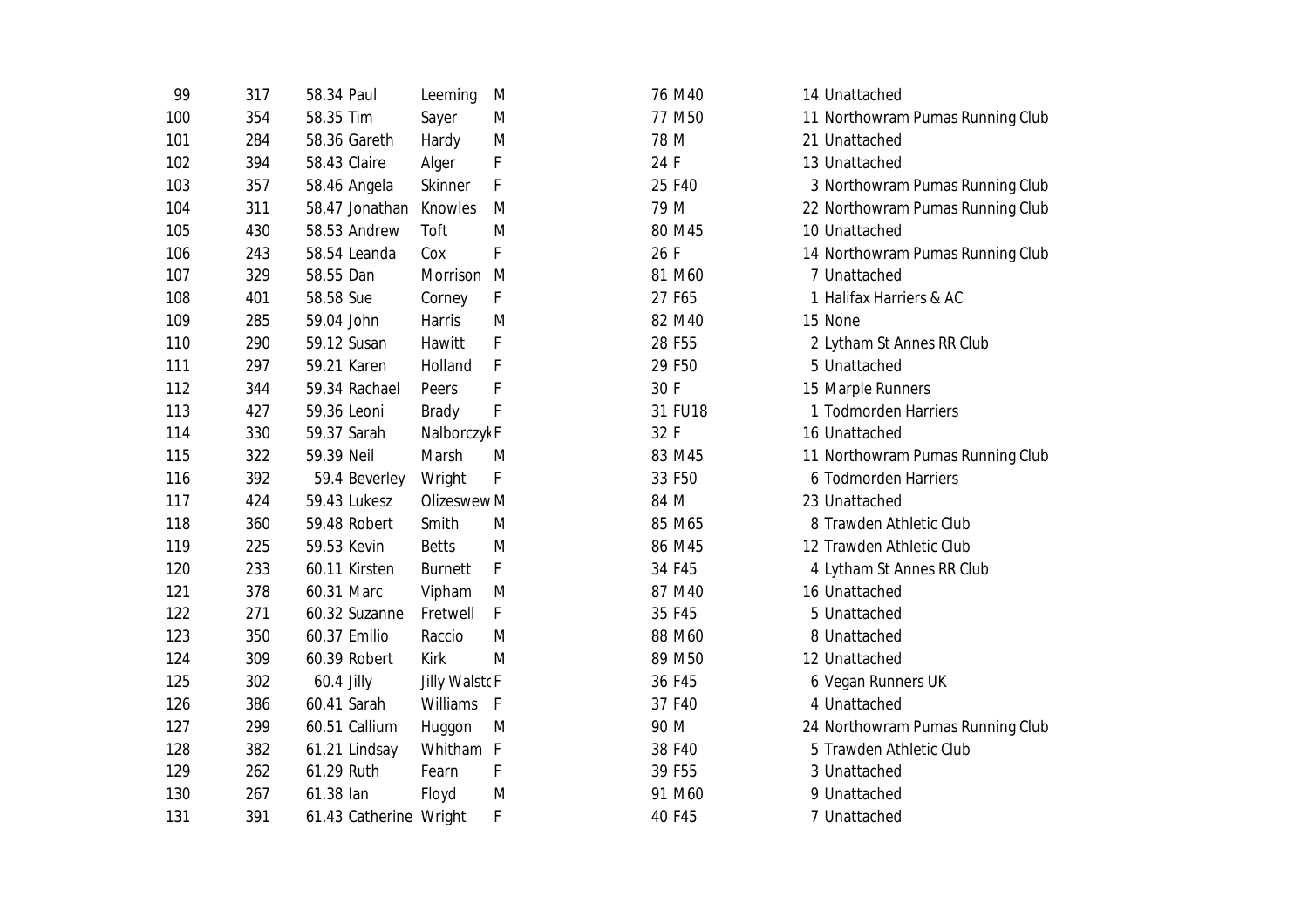| 132 | 438 | 62.11 Julia                  | <b>Turpin</b>           | F            | 41 F55 | 4 Unattached                     |
|-----|-----|------------------------------|-------------------------|--------------|--------|----------------------------------|
| 133 | 429 | 62.5 Jilly                   | Walstow F               |              | 42 F45 | 8 Unattached                     |
| 134 | 422 | 63.03 Linda                  | Saxon                   | F            | 43 F55 | 5 Unattached                     |
| 135 | 353 | 63.06 Joanne                 | Sargent                 | F            | 44 F40 | 6 Unattached                     |
| 136 | 258 | 63.48 Jo                     | Entwistle F             |              | 45 F50 | 7 Unattached                     |
| 137 | 389 | 64.04 Amy                    | Wood                    | F            | 46 F   | 17 Unattached                    |
| 138 | 368 | 64.49 Antonia                | <b>Stirling</b>         | F            | 47 F50 | 8 Unattached                     |
| 139 | 437 | 64.59 Joanne                 | Wan                     | F            | 48 F50 | 9 St Pol Striders                |
| 140 | 376 | 65.22 Emmy                   | Twigge                  | F            | 49 F45 | 9 Unattached                     |
| 141 | 415 | 65.27 Anna                   | King                    | F            | 50 F40 | 7 Unattached                     |
| 142 | 226 | 65.38 Jo                     | <b>Bonsor</b>           | F            | 51 F45 | 10 Unattached                    |
| 143 | 363 | 65.54 Nicola                 | Speight                 | F            | 52 F   | 18 Unattached                    |
| 144 | 375 | 66.01 Lindsay                | <b>Trelford</b>         | F            | 53 F40 | 8 Lonely Goat RC                 |
| 145 | 259 | 66.13 Laura                  | Fahy                    | F            | 54 F   | 19 Unattached                    |
| 146 | 238 | 66.14 Jamie                  | Clifford                | M            | 92 M   | 25 Unattached                    |
| 147 | 236 | 66.14 Nikita                 | Calvert                 | F            | 55 F   | 20 Unattached                    |
| 148 | 388 | 67.02 Elizabeth              | Wood                    | F            | 56 F   | 21 Northowram Pumas Running Club |
| 149 | 298 | 67.16 Michelle               | Hoyle                   | F            | 57 F40 | 9 Unattached                     |
| 150 | 279 | 67.16 Debra                  | Greenwoo F              |              | 58 F45 | 11 Unattached                    |
| 151 | 274 | 67.22 Sylvia                 | <b>Gittins</b>          | F            | 59 F75 | 1 Lytham St Annes RR Club        |
| 152 | 280 | 67.3 Denise                  | Gregory                 | F            | 60 F55 | 6 Bramhall Runners               |
| 153 | 431 | 67.42 Hannah                 | Morrison F              |              | 61 F40 | 10 Unattached                    |
| 154 | 339 | 68 Louise                    | Otway                   | F            | 62 F40 | 11 Unattached                    |
| 155 | 434 | 68.16 Daniel                 | Golding-Sr <sub>M</sub> |              | 93 M   | 26 Unattached                    |
| 156 | 324 | 68.34 Jackie                 | Mason                   | F            | 63 F60 | 2 Rochdale Harriers & AC         |
| 157 | 377 | 68.35 Catherine Unwin        |                         | F            | 64 F55 | 7 Unattached                     |
| 158 | 425 | 68.52 Nick                   | Turner                  | M            | 94 M45 | 13 Todmorden Harriers            |
| 159 | 293 | 69.18 Anita                  | Hewitt                  | F            | 65 F40 | 12 Unattached                    |
| 160 | 366 | 69.19 Wendy                  | Stanley                 | F            | 66 F40 | 13 Northowram Pumas Running Club |
| 161 | 335 | 69.25 Lisa                   | O'Farrell               | $\mathsf{F}$ | 67 F45 | 12 Unattached                    |
| 162 | 244 | 69.28 Rebecca                | Coyle                   | F            | 68 F40 | 14 Todmorden Harriers            |
| 163 | 260 | 69.48 Ann-marie Fairclough F |                         |              | 69 F55 | 8 Bramhall Runners               |
| 164 | 224 | 71.03 Maxine                 | <b>Betts</b>            | F            | 70 F50 | 10 Trawden Athletic Club         |